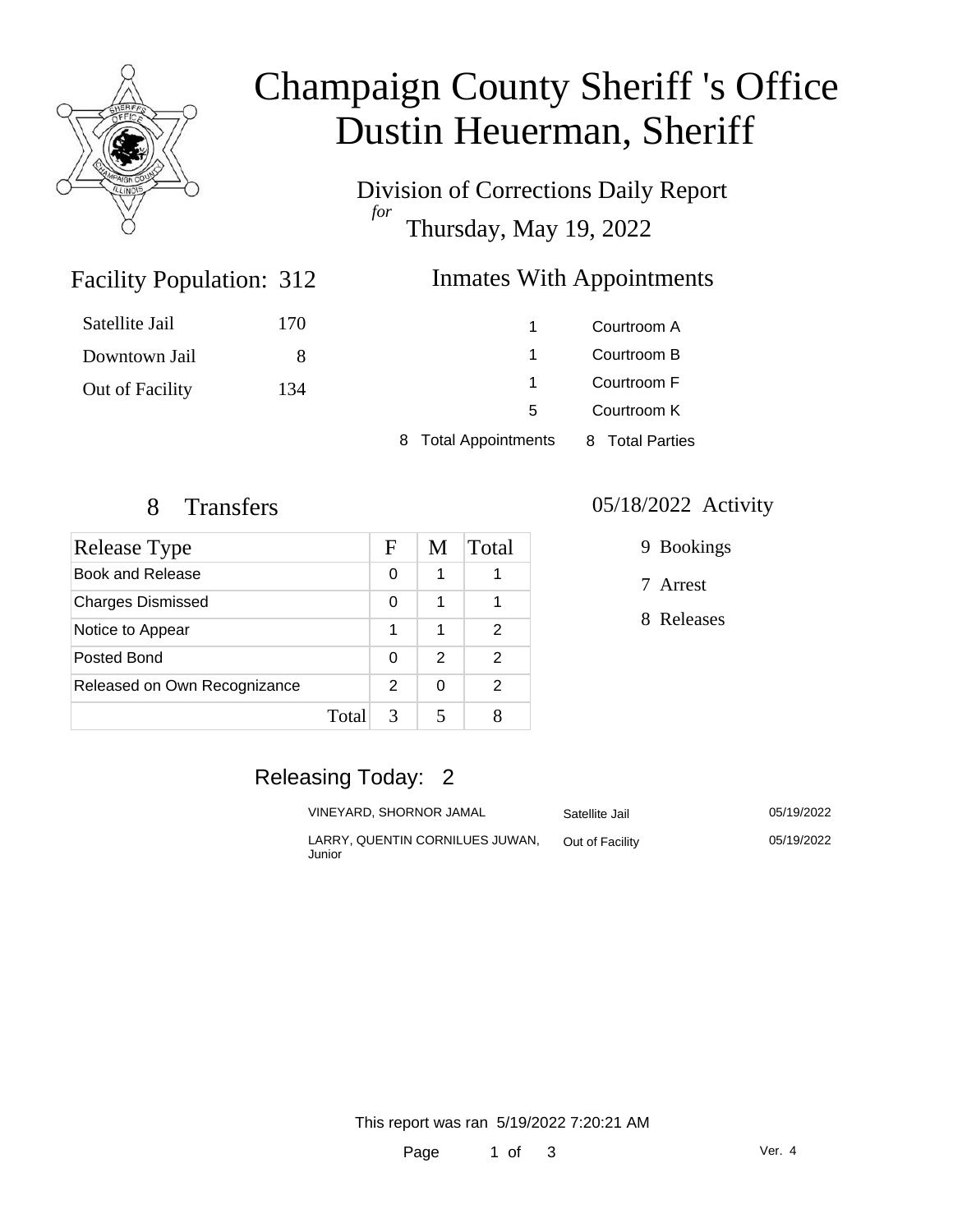

# Champaign County Sheriff 's Office Dustin Heuerman, Sheriff

Division of Corrections Daily Report *for* Thursday, May 19, 2022

#### Custody Status Count

- Electronic Home Dentention 19
	- Felony Arraignment 3
		- Felony Other 1
	- Felony Pre-Sentence 6
		- Felony Pre-Trial 243
	- Felony Pre-Trial DUI 5
	- Felony Sentenced CCSO 7
	- Felony Sentenced IDOC 8
		- Hold Other 3
	- Misdemeanor Arraignment 2
		- Misdemeanor Pre-Trial 7
			- Petition to Revoke 2
			- Remanded to DHS 5
		- Traffic Sentenced CCSO 1
			- Total 312

This report was ran 5/19/2022 7:20:21 AM